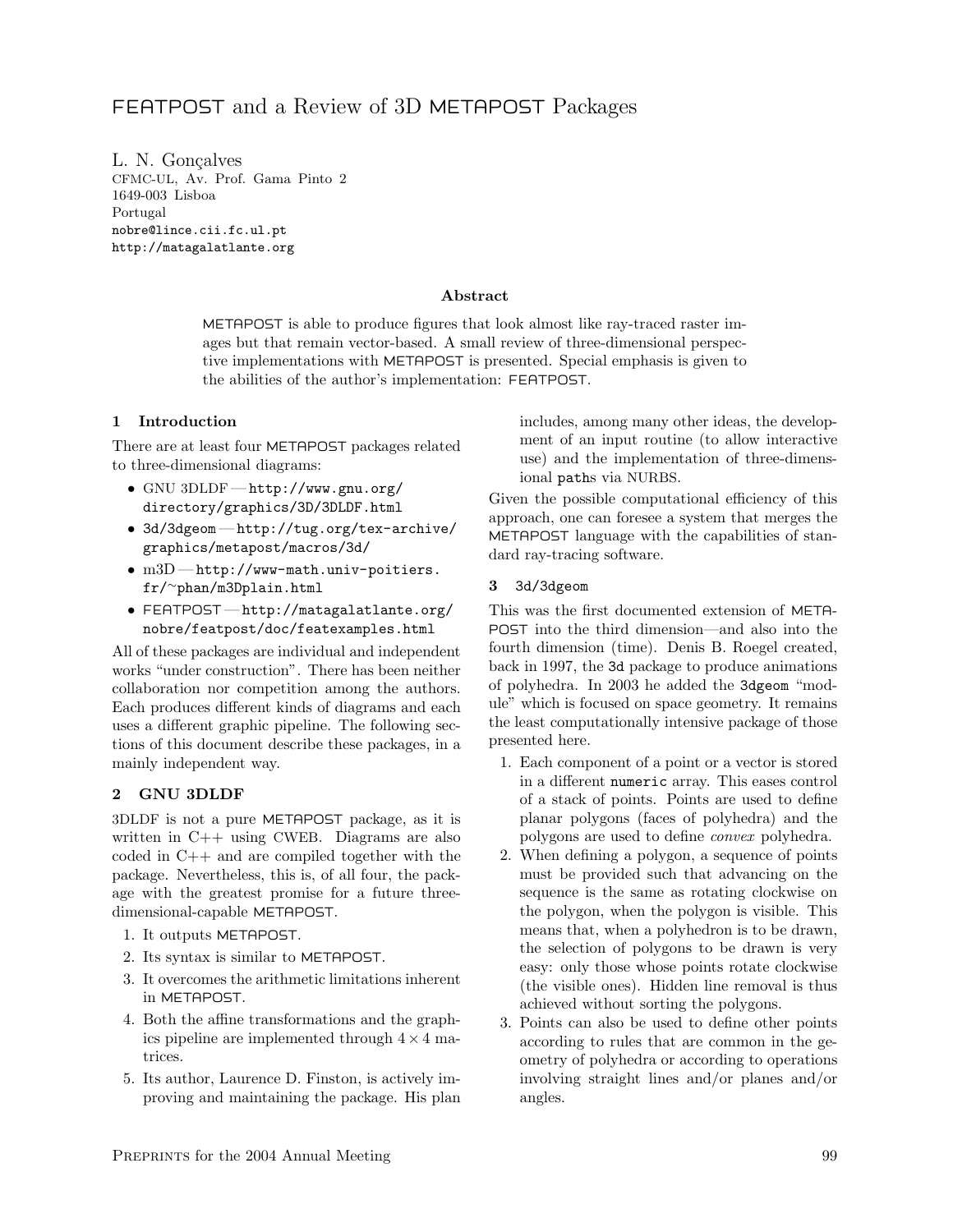4. The author plans to release an updated version with the ability to graph parametric lines and surfaces.

## 4 m3D

Anthony Phan developed this very interesting package but has not yet written its documentation. Certainly, this is, of all four, the package that can produce the most complex and beautiful diagrams. It achieves this using, almost exclusively, four-sided polygons.

- 1. Complex objects can be defined and composed (see figure 1). For example, one of its many predefined objects is the fractal known as the "Menger Sponge".
- 2. It can render revolution surfaces defined from a standard METAPOST path (see figure 2).
- 3. Objects or groups of polygons can be sorted and drawn as if reflecting light from a punctual source and/or disappearing in a foggy environment.



Figure 1: A diagram produced by m3D showing a single object, composed of spheres and cylindrical connections, under a spherical perspective.

## 5 FEATPOST

Geared towards the production of physics diagrams, FEATPOST sacrifices programming style and computational efficiency for a large feature set.

1. Besides the usual parallel and central perspectives it can make a sort of "spherical distortion" as if a diagram is observed through a fish-eye lens<sup>1</sup> . This kind of perspective is advantageous for animations as it allows the point of view to be inside or among the diagram objects. When using the central perspective, points that are as



Figure 2: A diagram produced by m3D showing a revolution surface under a central perspective.

distant from the projection plane as the point of view get projected at infinity, and MetaPost overflows and crashes. The spherical projection is always finite.

- 2. It can mark and measure angles in space.
- 3. It can produce shadows of some objects (see figure 9). Shadows are calculated in much the same way as perspectives. The perspective projection, from 3D into 2D, is a calculation of the intersection of a straight line and a plane. A shadow is also a projection from 3D into 2D, only the line and the plane are different. The shadow must be projected onto the paper page before the object that creates the shadow. Shadows are drawn after two projections, objects are drawn after one projection and after their shadows.
- 4. It can correctly draw intersecting polygons (see figure 12).
- 5. It knows how to perform hidden line removal on some curved surface objects. Imagine a solid cylinder. Now consider the part of the cylinder's base that is the farthest away. You only see a part of its edge. In order to draw that part, it is necessary to know the two points at which the edge becomes hidden. FEATPOST calculates this. Note that the edge is a circle, a curved line. FEATPOST does not use polygons to hide lines on some curved surface objects.
- 6. Supported objects include: dots, vectors, angles, ropes, circles, ellipses, cones, cylinders, globes, other curved surface objects, polygons, cuboids, polyhedra, functional and parametric

 $<sup>1</sup>$  Also possible with m3D.</sup>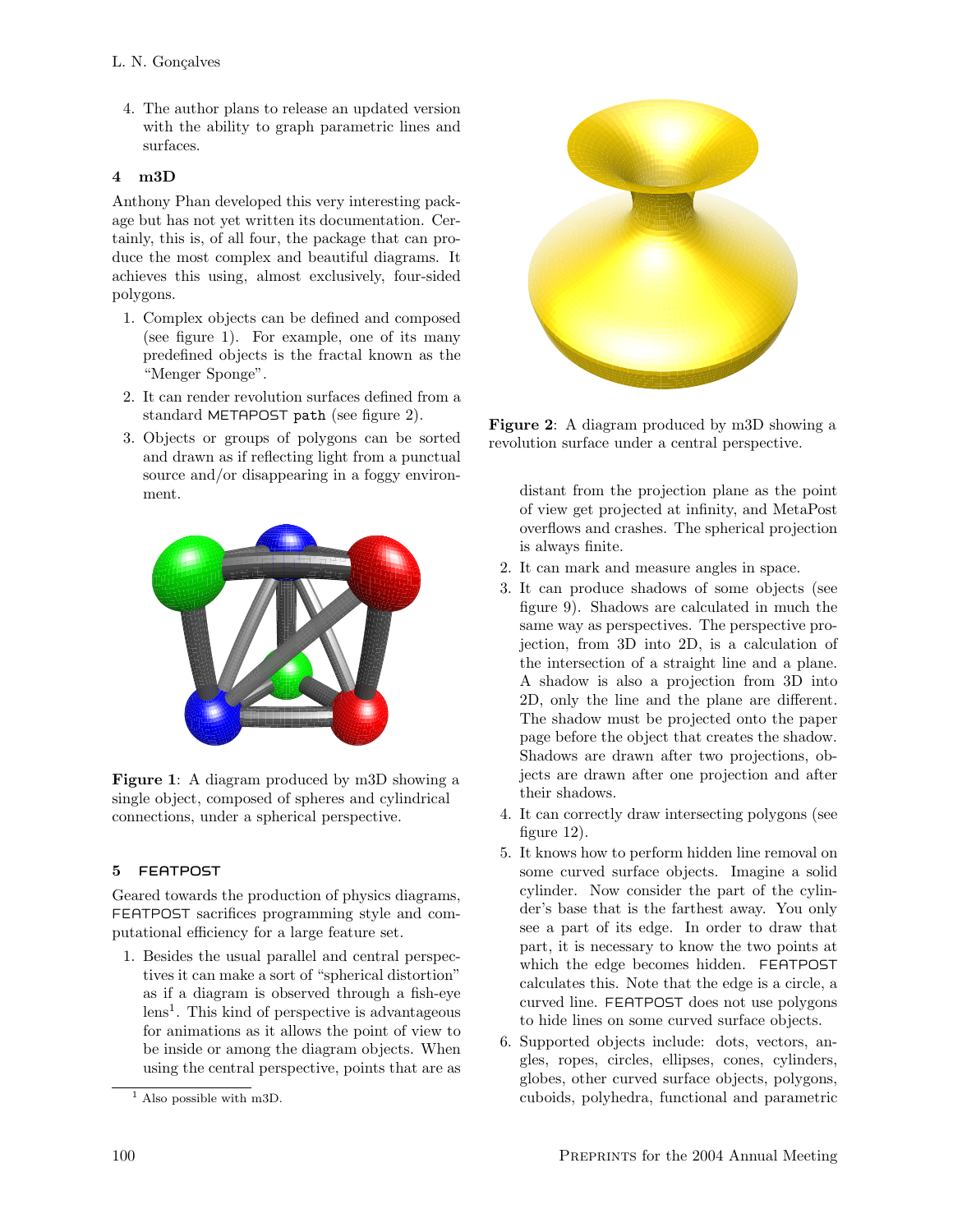surface plots, direction fields, field lines and trajectories in conservative force fields.

Many of the drawable objects are not made of polygons, but rather of two-dimensional paths. FEAT-POST does not attempt to draw surfaces of these objects, only their edges. This is partly because of the use of intrinsic METAPOST functions and partly because it eases the production of diagrams that combine space and planar (on paper) objects.

One of the intrinsic METAPOST functions that became fundamental for FEATPOST is the composition makepath makepen. As this converts a path into its convex form, it very much simplifies the determination of some edges.

Another important aspect of the problem is hidden line removal. Hidden line removal of a group of polygons can, in some cases, be performed by drawing the polygons by decreasing order of distance to the point of view. FEATPOST generally uses the Shell sorting method, although when the polygons are just the faces of one cuboid FEATPOST has a small specific trick. There is also a specific method for hidden line removal on cylinders and another for other curved surface objects.

#### 5.1 Examples

Some of the FEATPOST macros are presented here. Detailed information is available at

- http://matagalatlante.org/nobre/ featpost/doc/macroMan.html
- http://www.ctan.org/tex-archive/ graphics/metapost/macros/featpost/

Each perspective depends on the point of view. FEATPOST uses the global variable f, of type color, to store the  $(X, Y, Z)$  coordinates of the point of view. Also important is the aim of view (global variable viewcentr). Both together define the line of view.

The perspective consists of a projection from space coordinates into planar  $(u, v)$  coordinates on the projection plane. FEATPOST uses a projection plane that is perpendicular to the line of view and contains the viewcentr. Furthermore, one of the projection plane axes is horizontal and the other is on the intersection of a vertical plane with the projection plane. "Horizontal" means parallel to the XY plane.

One consequence of this setup is that f and viewcentr must not be on the same vertical line (as long as the author avoids solving this problem, at least!). The three kinds of projection known to FEATPOST are schematized in figures 3, 4 and 5. The macro that actually does the projection is, in all cases, rp.



Figure 3: Parallel projection.



Figure 4: Central projection.

Physics problems often require defining angles, and diagrams are needed to visualize their meanings. The angline and squareangline macros (see figure 6 and the code below) support this.

```
f := (5,3.5,1);beginfig(2);
  cartaxes(1,1,1);color va, vb, vc, vd;
  va = (0.29, 0.7, 1.0);vb = (X(va), Y(va), 0);vc = N((-Y(va), X(va), 0));vd = (0, Y(vc), 0);drawarrow rp(black)--rp(va);
  draw rp(black) --rp(vb) --rp(va) dashed evenly;
  draw rp(vc)--rp(vd) dashed evenly;
  drawarrow rp(black)--rp(vc);
  squareangline( va, vc, black, 0.15 );
```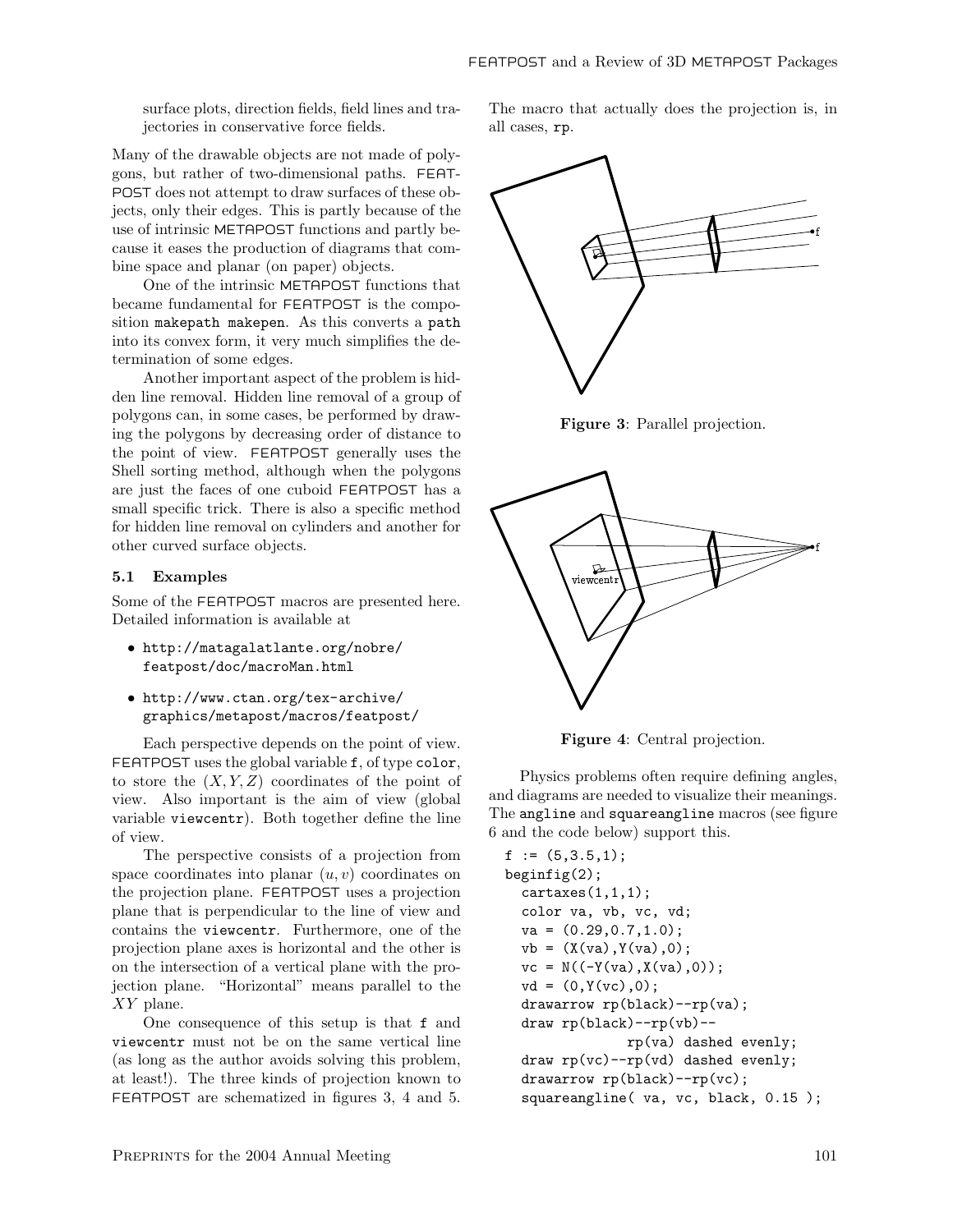

Figure 5: Spherical projection. The spherical projection is the composition of two operations: (i) there is a projection onto a sphere and (ii) the sphere is plaited onto the projection plane.



Figure 6: FEATPOST diagram using angline.

Visualizing parametric lines is another need of physicists. When two lines cross, one should be able to see which line is in front of the other. The macro emptyline can help here (see figure 7 and the code below).

```
f := (2, 4, 1.8);def theline( expr TheVal ) =
  begingroup
    numeric cred, cgre, cblu, param;
    param = TheVal*(6*360);\text{cred} = -0.3 * \text{cosd}(\text{param});cblu = 0.3*sind(param);cgre = param/850;
    ( (cred,cgre,cblu) )
  endgroup
```

```
enddef;
begin{align} \n\text{begin} \n\text{figure(1)}\n\end{align}numeric axsize, zaxpos, zaxlen;
  color xbeg, xend, ybeg,
                    yend, zbeg, zend;
  axsize = 0.85:
  zaxpos = 0.55;
  zaxlen = 2.1;
  pickup pencircle scaled 1.5pt;
  xbeg = (axisize, 0, 0);xend = (-axisize, 0, 0);ybeg = (0,0,-axisize);
  yend = (0,0,axsize);zbeg = (zaxpos, -zaxpos, 0);zend = (zaxpos, zaxlen, 0);drawarrow rp( xbeg )--rp( xend );
  drawarrow rp( ybeg )--rp( yend );
  defaultscale := 1.95;
  label.rt( "A", rp( xend ) );
  label.lft( "B", rp( yend ) );
  emptyline(false,1,black,
     0.5black,1000,0.82,2,theline);
  drawarrow rp( zbeg )--rp( zend );
  label.bot( "C", rp( zend ) );
endfig;
```


Figure 7: FEATPOST diagram using emptyline.

Cuboids and labels are always needed. The macros kindofcube and labelinspace fulfill this need (see figure 8 and the code below). The macro labelinspace does not project labels from 3D into 2D. It only Transforms the label in the same way as its bounding box, that is, the same way as two perpendicular sides of its bounding box. This is only exact for parallel perspectives.

```
f := (2,1,0.5);ParallelProj := true;
verbatimtex
```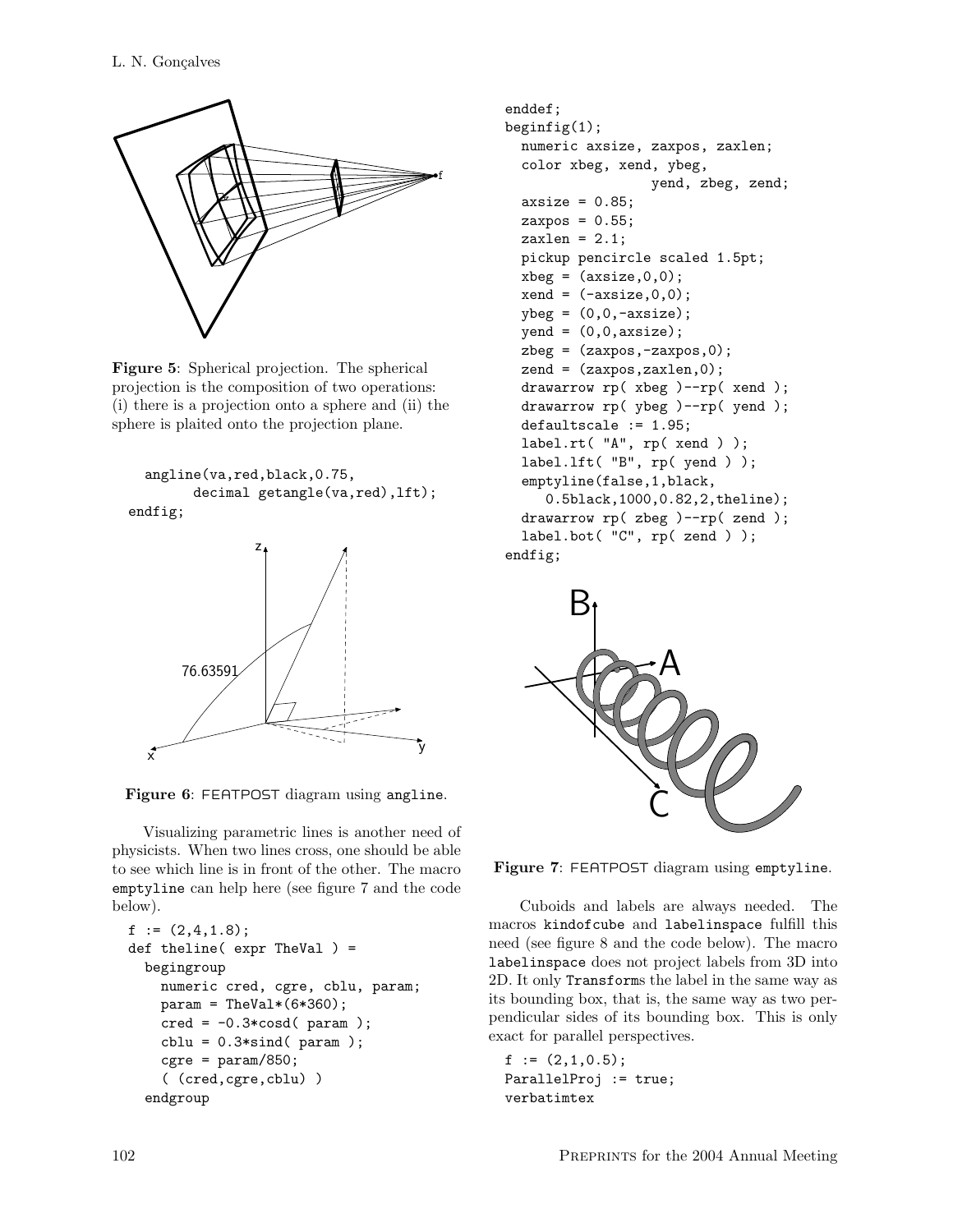```
\documentclass{article}
\usepackage{beton,concmath,ccfonts}
\begin{document}
etex
beginfig(1);
 kindofcube(false,true,(0,-0.5,0),
                 90,0,0,1.2,0.1,0.4);
 kindofcube(false,true,(0,0,0),
                  0,0,0,0.5,0.1,0.8);
 labelinspace(false,(0.45,0.1,0.65),
                (-0.4,0,0), (0,0,0.1),
          btex
            \framebox{\textsc{Label}}
          etex);
endfig;
```

```
verbatimtex \end{document} etex
```


Figure 8: FEATPOST diagram using the macros kindofcube and labelinspace.

Some curved surface solid objects can be drawn with FEATPOST. Among them are cones (verygoodcone), cylinders (rigorousdisc) and globes (tropicalglobe). These can also cast their shadows on a horizontal plane (see figure 9 and the code below). The production of shadows involves the global variables LightSource, ShadowOn and HoriZon.

```
f := (13, 6, 4.5); ShadowOn := true;
LightSource := 10*(4,-3,6);
beginfig(3);
 numeric reflen, frac, coordg;
 numeric fws, NumLines;
 path ella, ellb;
 color axe, cubevertex, conecenter,
    conevertex, allellaxe, ellaaxe,
                          pca, pcb;
 frac := 0.5; wang := 60;
```

```
axe := (0, cosd(90 - wang)),sind(90-wang);
  fws := 4; reflen := 0.35*fws;coordg := frac*fws;NumLines := 45;
  HoriZon := -0.5 * fws;setthestage(0.5*NumLines,3.3*fws);
  cubevertex = (0.3*fws, -0.5*fws, 0);tropicalglobe( 7, cubevertex,
                     0.5*fws, axe );
  allellaxe:=reflen*(0.707,0.707,0);
  ellaaxe:= reflen*( 0.5, -0.5, 0 );
 pcb := (-\text{coordg}, \text{coordg}, 0);
 rigorousdisc( 0, true, pcb,
                0.5*fws, -ellaaxe );
  conecenter =
       ( coordg, coordg, -0.5*fws );
  conevertex = conecenter +
                  ( 0, 0, 0.9*fws );
  verygoodcone(false,conecenter,
            blue,reflen,conevertex);
endfig;
```


Figure 9: FEATPOST diagram using the macros rigorousdisc, verygoodcone, tropicalglobe and setthestage.

Another very common need is the plotting of functions, usually satisfied by software such as Gnuplot (http://www.gnuplot.info/). Nevertheless, there are always new plots to draw. One kind of FEATPOST plot that just became possible is the "triangular grid triangular domain surface" (see figure 10 and this code):

```
f := 16*(4,1,1);LightSource := 10*(4, -3, 4);
def zsu( expr xc, yc) =\cos d(xc*57)*\cos d(yc*57)+4*mexp(-(xc**2+yc**2)*6.4) enddef;
begin{align} \n\frac{1}{2} \n\end{align}hexagonaltrimesh(false,52,15,zsu);
endfig;
```